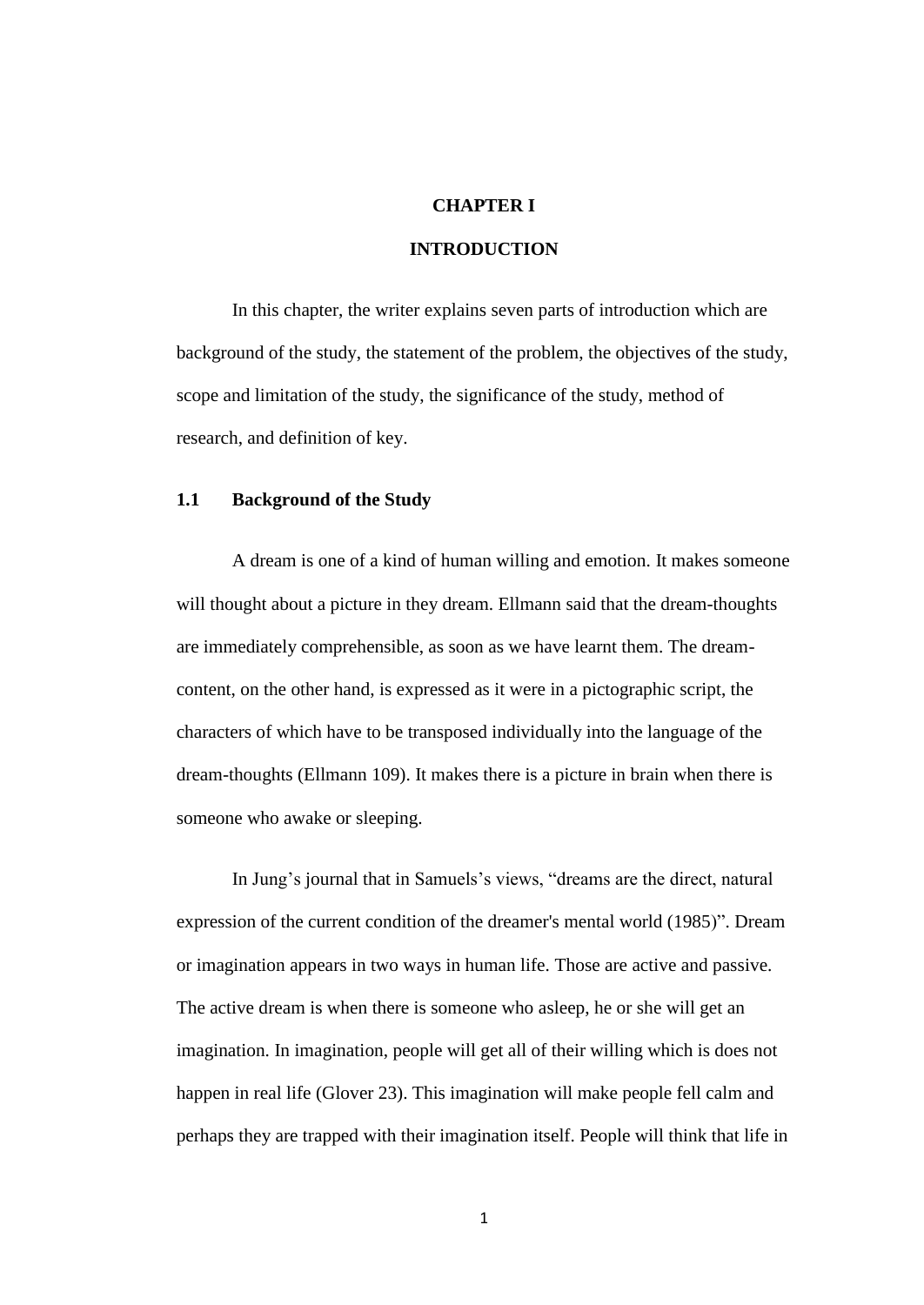Z a i n u d d i n | **2**

imagination is better than in real life. Imagination itself also makes a difficult situation to differentiate between real life and imagination. It shows when someone awakes from his sleep; he or she will confuse to decide the real one. He or she will decide more than one to make sure if he had a dream in his sleep. The passive of dream is when someone awakes and he or she gets some imagination. It means someone who opens his eyes and gets some imagination trough his brain. It will happen on someone who gets a bad situation or bad condition and he does not focus in his life. Someone who gets some imagination trough his brain will create some story based on his imagination and his willing. So that is why if there is someone has a dream, he will be able to catch it fully and makes his dream be his desire in his life.

Imagination is the action of forming mental images (Glover 23). Imagination of dream itself will be a simple good story on someone who falls in his dream. By this imagination people will have a power to make their own story and they will catch it. It primary happens in someone who does not have any goal in his life and he has not any abilities to do it. It may happen in someone who always fears with his real life. So, he will do nothing and only builds his imagination. This situation is different with a person who has great desire and power. This imagination will be something important to change his life. He will build his power to catch his willing such as their dream. He also will grow up his emotion. People will build up their emotion to make a way to get their dream based on people's way and spirit. One of the ways to catch up a dream is build their strong attitude in their life and grow up their attitude such as ambition.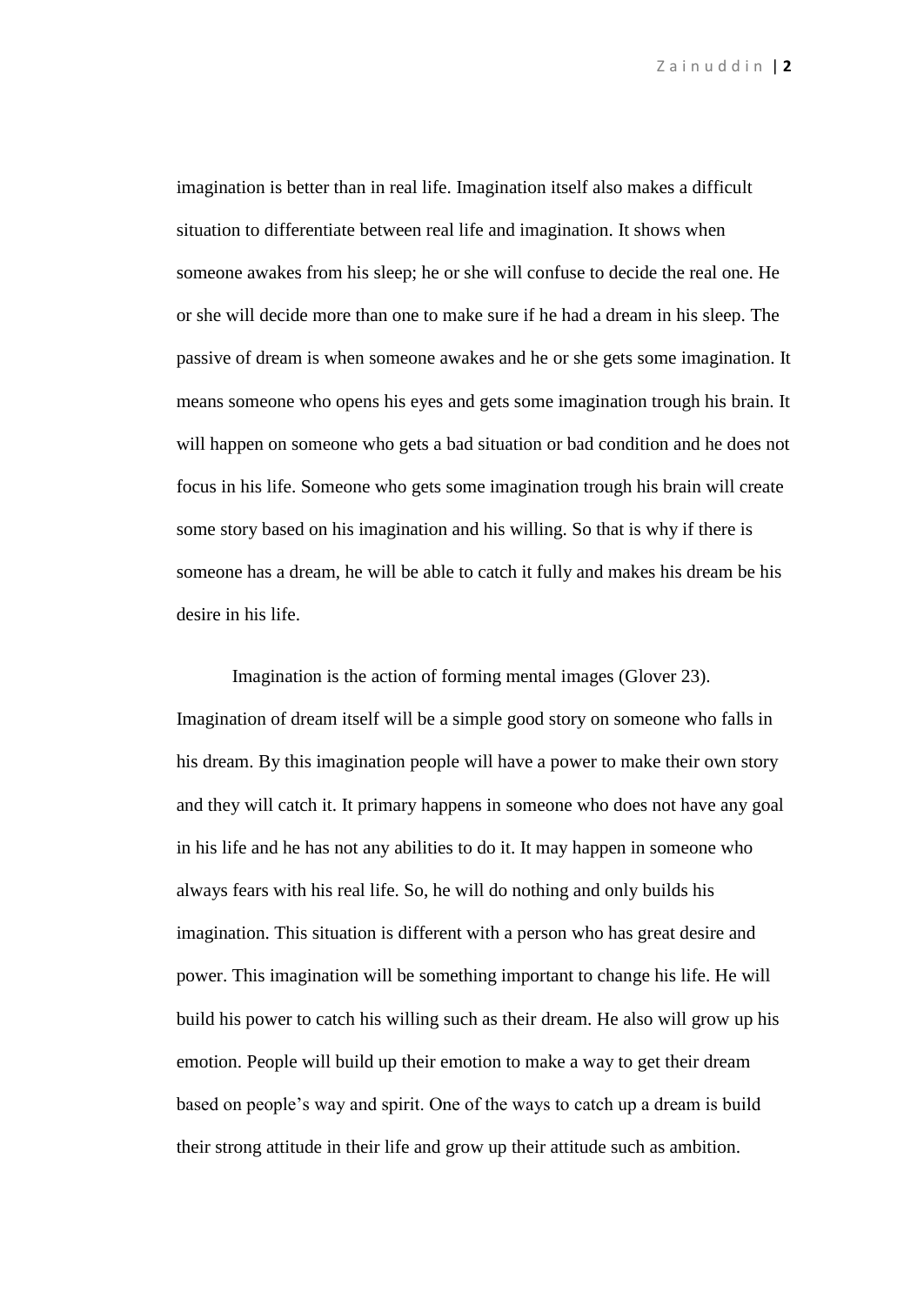Z a i n u d d i n | **3**

An ambition is the persistent and generalized striving for success, attainment, and accomplishment (Mueller 06). An ambition itself is one kind of human attitude. It will grow up automatically when there is a desire in human. Ambition involves persistence and generality in that we do not expect that ambition ceases to exist once a certain level of attainment is achieved, nor do we believe that ambition is compartmentalized toward success in only a single sphere (Muller 06). It will make a right and wrong way to achieve a dream. People will do all things without think twice when they want to catch up their dream. It primary happens on all of human in the world when there they are growing up their ambition. For example there is someone who has a desire to be a rich man. In fact, when someone wants to be a rich man, he or she should do hard work to catch his willing. Someone only does hard work way to get it, but also he or she will do another way to catch up his desire such as stealing and so on. Based on that example above, there are many ways to build people's ambition based on their willing and desire (Heathwood 539).

An ambition itself does not only happen in real life, but also happens in literary works. One of the literary works which tells about ambition is *A Tragedy of Two Ambition* by Thomas Hardy. It tells about the ambition of two brothers named Joshua and Cornelius Halborourgh which is acquiesce in their sister, named Rosa. Both of them have a great ambition for Rosa's sake. It happened when they have a bad situation after their mother died. Joshua and Cornelius Halborough want to continue their study at college but they could not continue it because of financial problem. There was some legacy from their mother but all of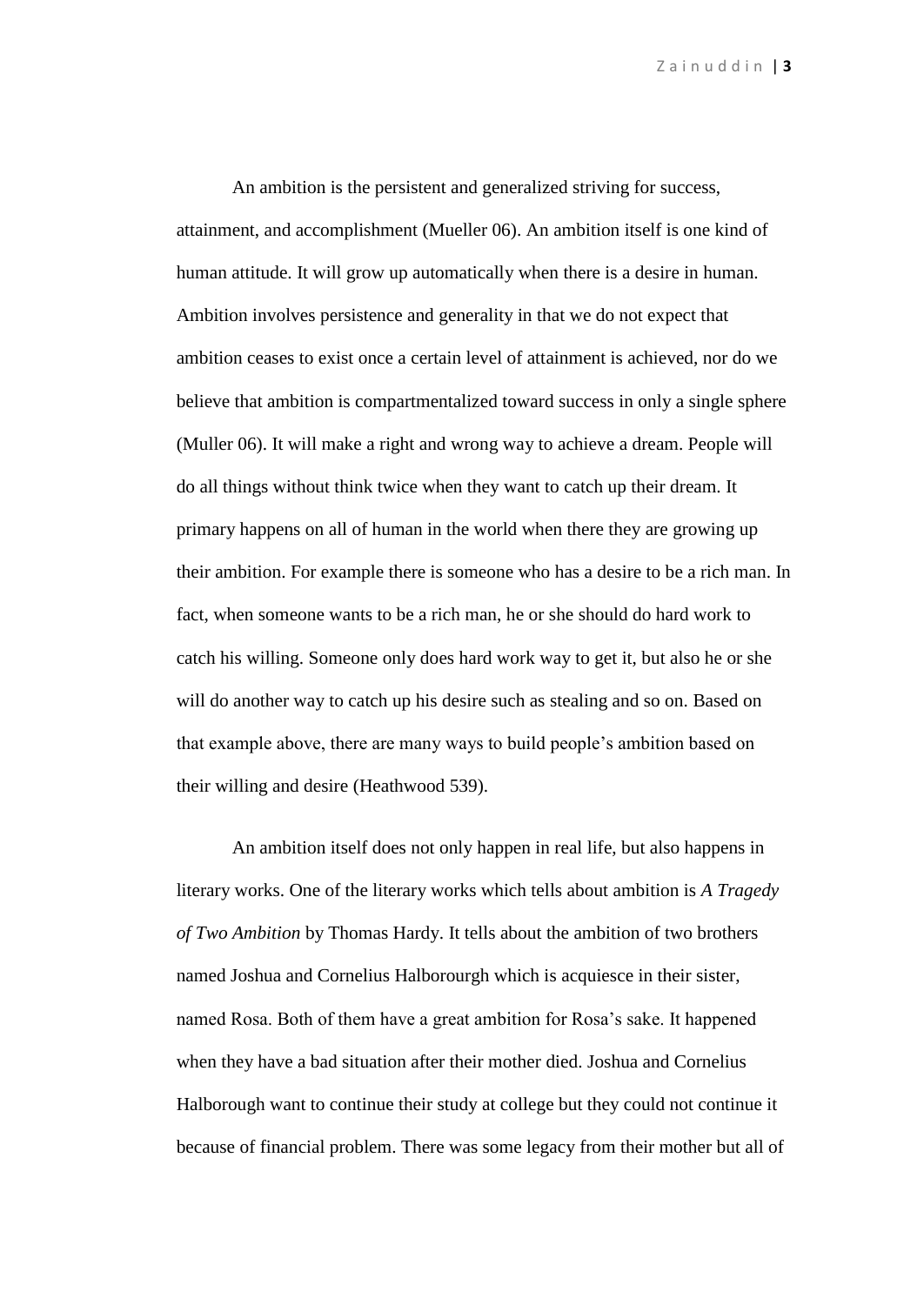legacy from their mother had been used by their father who was an alcoholic. By having that background, both of them had a great ambition to make their sister happy.

Apart from his novels Hardy also wrote many short stories that were published in various magazines and literary reviews of the time. *A Tragedy of Two Ambitions* was one such, published in the magazine *The Universal Review* in 1888. It was later incorporated into Hardy's third volume of short stories, *Life's Little Ironies*, published in 1894 [\(http://archiveshub.ac.uk/data/gb133-engms.124\)](http://archiveshub.ac.uk/data/gb133-engms.124).

Related to the study, the writer attracts to make a study of ambition in the main characters to reveal the actions of the main characters did in order to bring successful reaching ambition. It also intends to find out what kind of effect that the characters got after did the action. This short story is chosen because it carries much of meaningful life knowledge. It show's that the character's life is really reflecting in the real life.

#### **1.2 Statement of the Problem**

Related to the background of the study, the writer likes to focus in the character of Joshua and Cornelius Halborough*.* In this case, the writer formulates the research question as follows:

1.2.1 What are the ambitions of Joshua and Cornelius Halborough?

1.2.2 What are Joshua and Cornelius Halborough effort to reach their ambition?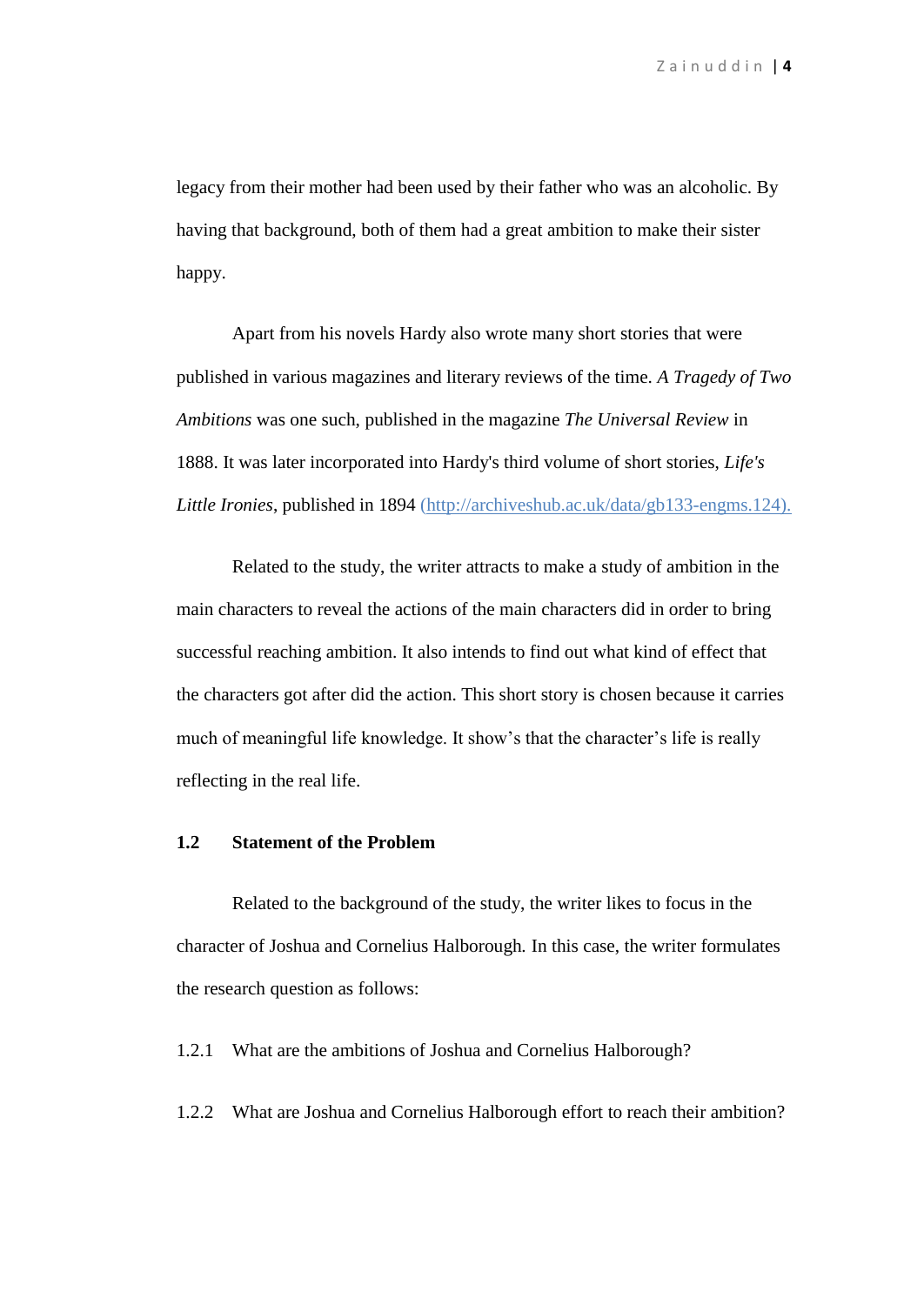## **1.3 Object of the Study**

Based on the statement of the problem above, the writer will collect and find out the characters, ambition, motive, and their effort trough out from *A tragedy of Two Ambition* Story. After that, the writer also explains the purpose of study as follows:

1.3.1 Describe the ambitions of Joshua and Cornelius Halborough.

1.3.2 Collect and find out Joshua and Cornelius Halborough's effort to reach their ambition.

## **1.4 Scope and Limitation**

Although there are many characters in *A Tragedy of Two Ambition* short story, the writer concerns in the character who reveals the element of ambition. Therefore, the writer limits his discussion to Joshua and Cornelius Halborourgh's characters only. The characters can be seen from their ambition to Rosa's sake.

The writer will be discus on Joshua and Cornelius Halborourgh role as long as their action that shows their ambition.

# **1.5 Significance of Conducting the Study**

Through this study, the writer hopes to help people, who have strong power to catch their willing and high ambition to decide what kind of action that they may do to catch it. The writer also hopes on the readers of this study will choose the best way when they get an ambition to do something and consider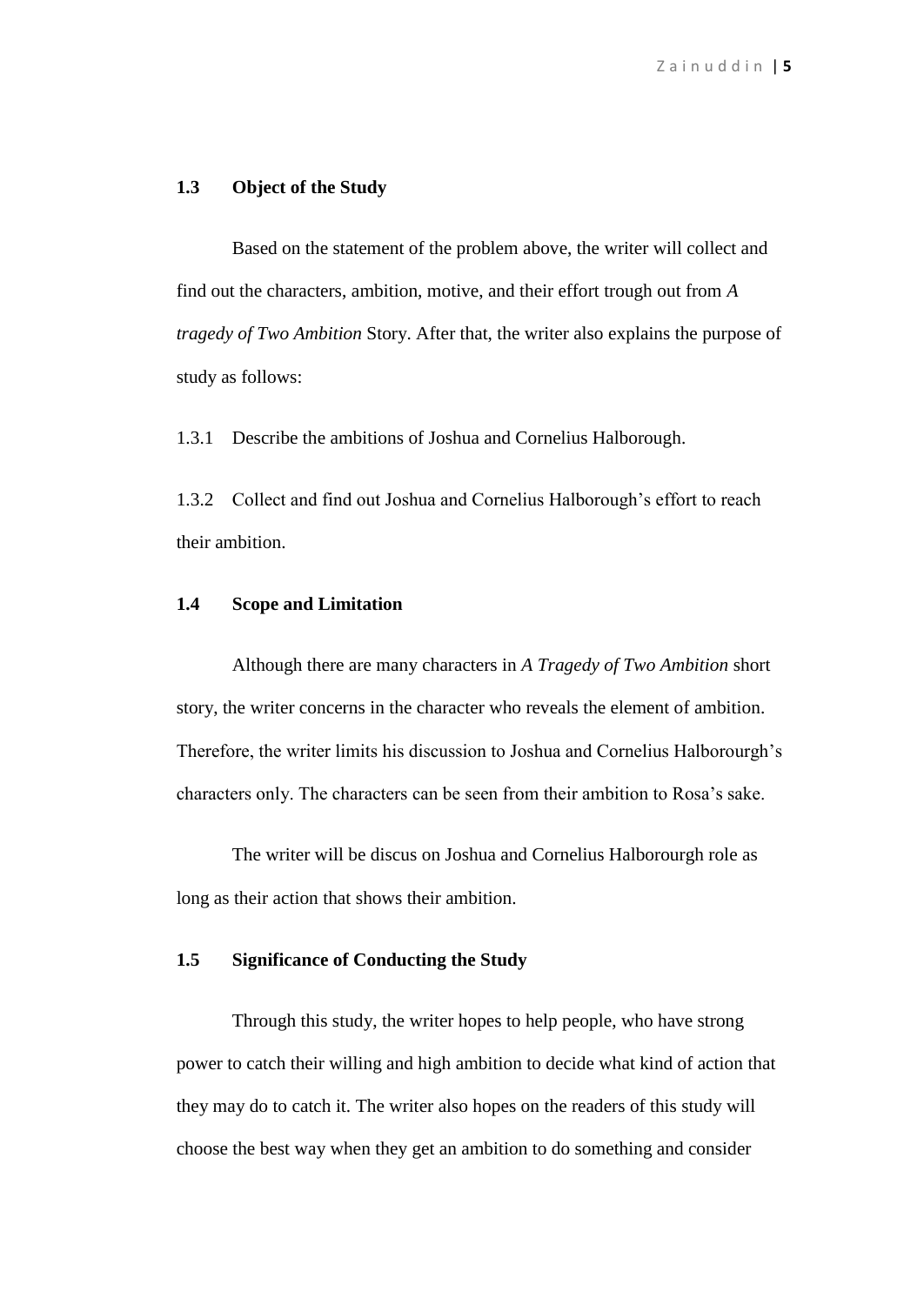about the risk of their ambition. The last, the writer expects this study is helpful to the other researchers or students who are interested in doing further studies on related topics.

#### **1.6 Method of Research**

This research has method that is used to analyze the data. In this case the writer uses qualitative research. Qualitative research is concerned with upward explanations of social phenomena. It shows in Hancock book that:

Qualitative research is concerned with developing explanations of social phenomena. That is to say, it aims to help us to understand the world in which we live and why things are the way they are. Qualitative research is concerned with finding the answers to questions which begin with: why? how? in what way? (Hancock 02).

Based on that statement it explains of qualitative research is concerned with the opinions, experiences and feelings of individuals producing subjective data. Qualitative research also describes about social phenomena as occur of naturally. Qualitative research is especially effective in obtaining culturally specific information about the values, opinions, behaviors, and social contexts of particular populations.

The data observation is library based. The writer collects the data based on the library and e-book also. Therefore from library data the writer has opportunities to have good data from books, journal, magazines, periodical, CD ROM, and online resources. In presenting the analysis, the writer follows steps: